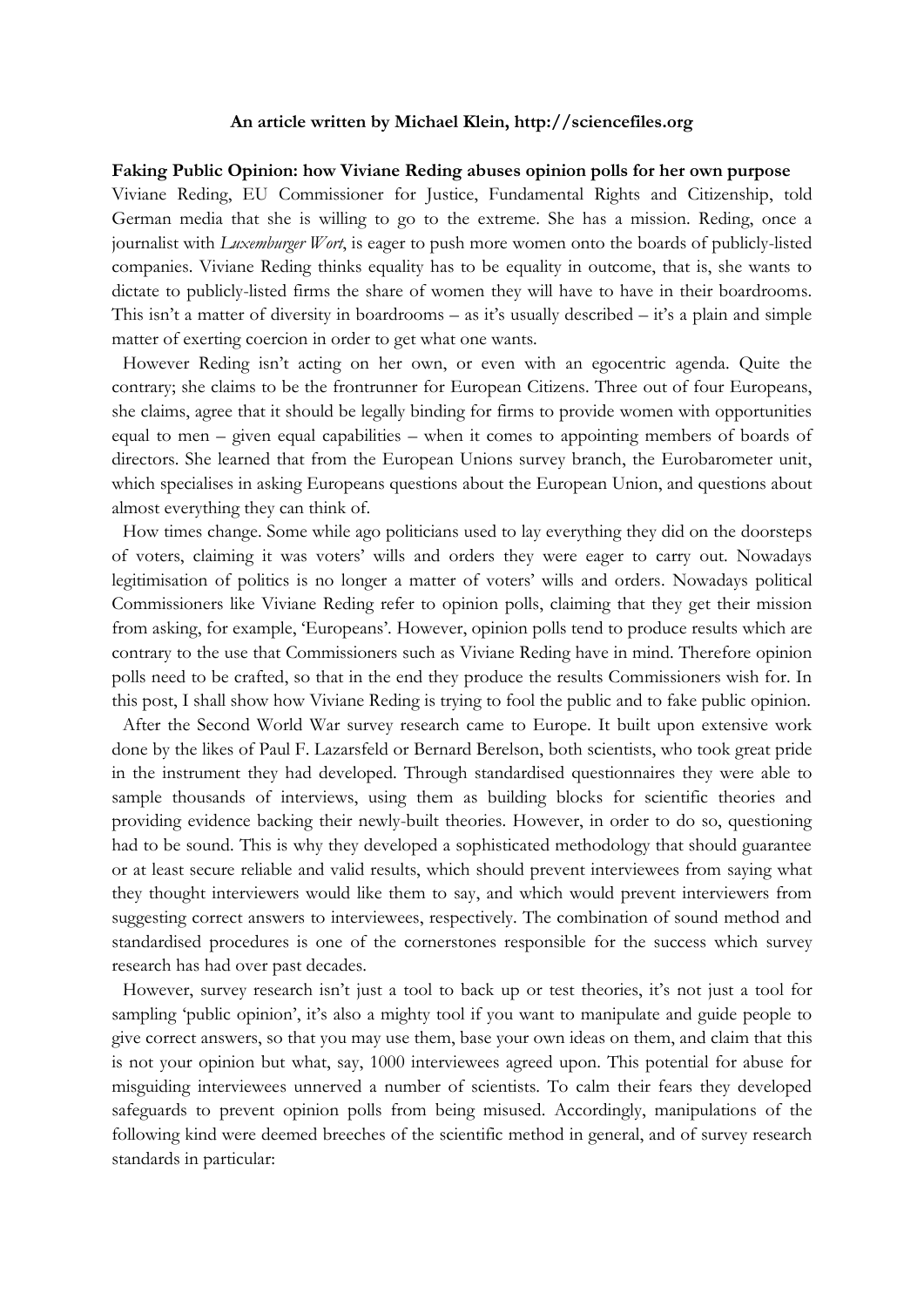- directing the thoughts of interviewees, suggesting correct answers;
- withholding of obvious alternatives to answer a particular standardised question;
- including contradictory questions at different places in the questionnaire, to enable choosing the 'correct' one.

Viviane Reding based her claim that Europeans want publicly-listed companies to be forced to adopt quotas for women in their boardrooms on a special Eurobarometer survey designed to ask Europeans about their opinions about 'Women in decision-making positions'. I suppose it was the General Directorate of Viviane Reding which paid for this survey and, because it paid the bill, it rigged the results. The Eurobarometer in question contradicts every single one of the three above mentioned standards. I conclude that the survey was designed to produce predetermined results.

## *Manipulation toolbox first trickery: how to make sure interviewees give the answer you want*

One of the central questions Europeans were asked in Eurobarometer 376 about 'Women in decision-making positions' was the following:

'At the present time, in the EU, women are less likely than men to hold positions of responsibility. Please tell me whether you agree or disagree with each of the following statements on this subject.'

This kind of subtle guidance is rather ingenious. Whoever came up with this question wording is a master of his (or her?) craft. Observe how a simple 'at present' insinuates to interviewees a state in transition. It highlights something that is already changing or needs a push to change in the right direction. To see the manipulation behind this question wording it is quite useful to transfer the 'At the present time' to another context. So what about the following: 'At the present time, men are less likely than women to reach the age of 70', or 'At the present time, too much fish is harvested of the North Sea', or 'At the present time, Germans export more to Britain than they import from Britain', or 'At the present time, fewer people can watch a game at White Hart Lane than at the Emirates'. Now, suppose you want to know if people object to funding more research in order to increase men's life expectancy, if they are in favour of a fishing quota in the North Sea, if they would like to put a tax on German imports, or would like to give Tottenham ownership of the Olympic Stadium? What would be the most likely result? This is how subtle manipulation works. It's a well-known phenomenon, it's useful for manipulators, but it says nothing about the attitudes of those interviewed.

## *Manipulation toolbox second trickery: ask questions and avoid obvious answers*

The question wording cited above is the introductory text to a so-called item list. Interviewees are required to give for each item in the list their assessment as to whether or not they are in favour. Five items follow this introductory text. They state reasons as to why in boardrooms women may not be equal in numbers to men. What is impressive with the items listed is not what is listed, but what is lacking, for example:

women don't strive for senior positions in companies to the same extent as men;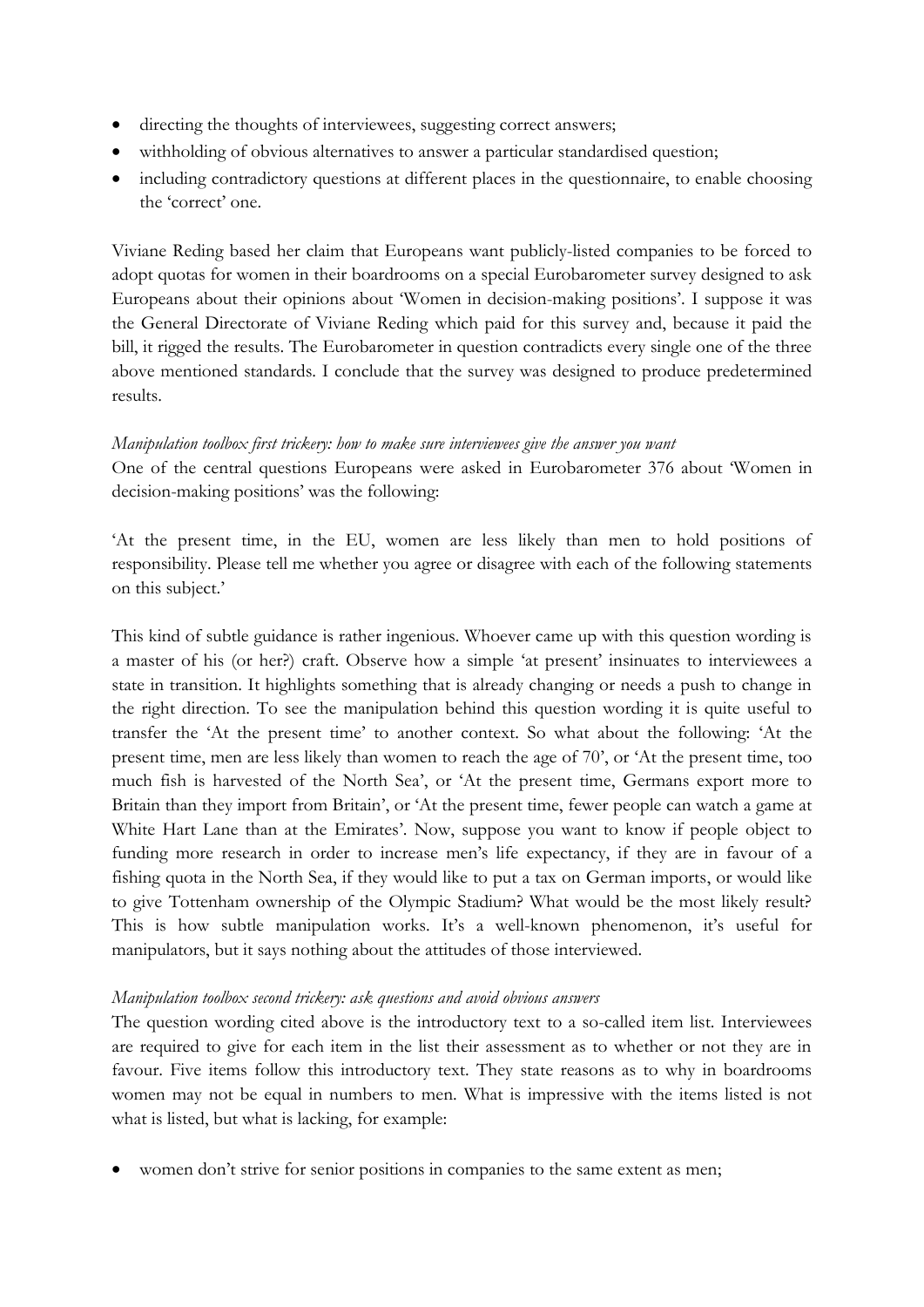- women want to take care of their families rather than becoming board directors;
- many women don't want to sacrifice time they could spend with their family to build their careers;
- many women work part-time and hence they are not available for promotion.

Not one of these items can be found in the list provided in Eurobarometer 376. This is astonishing. It is astonishing because the importance of items like the ones presented for the explanation of women's career choices are well-known facts in the social science community. Catherine Hakim (e.g. 1991) has written extensively about the fact that only a minority of women is willing to build a working career, while a majority strive for careers as housewives or is undecided (which could be seen as a result of the Prince of Persia not having proposed, yet).

# *Manipulation toolbox third trickery: contradictory question wordings*

My favourite among the trickeries deployed in Eurobarometer 376 is the quite common habit to ask interviewees at different times in the interview two modified versions of questions which contradict each other. This, if done well, reaps the benefit of being able to use the distribution of answers which best suits your needs. Eurobarometer 376, the implicit aim of which is to find support amongst Europeans for legally-binding boardroom quotas for women, includes the following questions:

[QE4.1] 'What is, in your view, the best way to achieve a more balanced representation of men and women on company boards: (1) Voluntary measures such as non-binding Corporate Governance Codes and Charters; (2) Self-regulation by companies setting their own targets; (3) Binding legal measures; (4) There is no need to achieve a more balanced representation of men and women on company boards.'

Following this question is this one:

[QE5] 'Some European countries (e.g. France, Spain, the Netherlands, Italy, Belgium and Norway) have already taken legal measures to ensure a more balanced representation of men and women on company boards. Are you in favour or opposed to legislation on this matter under the condition that qualification is taken into account without automatically favouring one of either gender?'

[QE4.1] produces the following results: 26% of interviewees agree to 'binding legal measures', 51% favour one of the two voluntary measures, while 8% see no reason to do anything about the topic, and 15% don't know what to say. In other words, in [QE4.1] about 59% don't see any necessity to put legally binding measures into place. This, obviously, is not the answer Viviane Reding was hoping for. But there is still question [QE5]. Question [QE5] is not a question for which interviewees are prompted to agree or disagree, they're prompted to tell whether they are totally or somewhat in favour, or totally or somewhat opposed. This time 37% of interviewees say that they are totally in favour of legal binding measures, while 38% state that they are somewhat in favour.